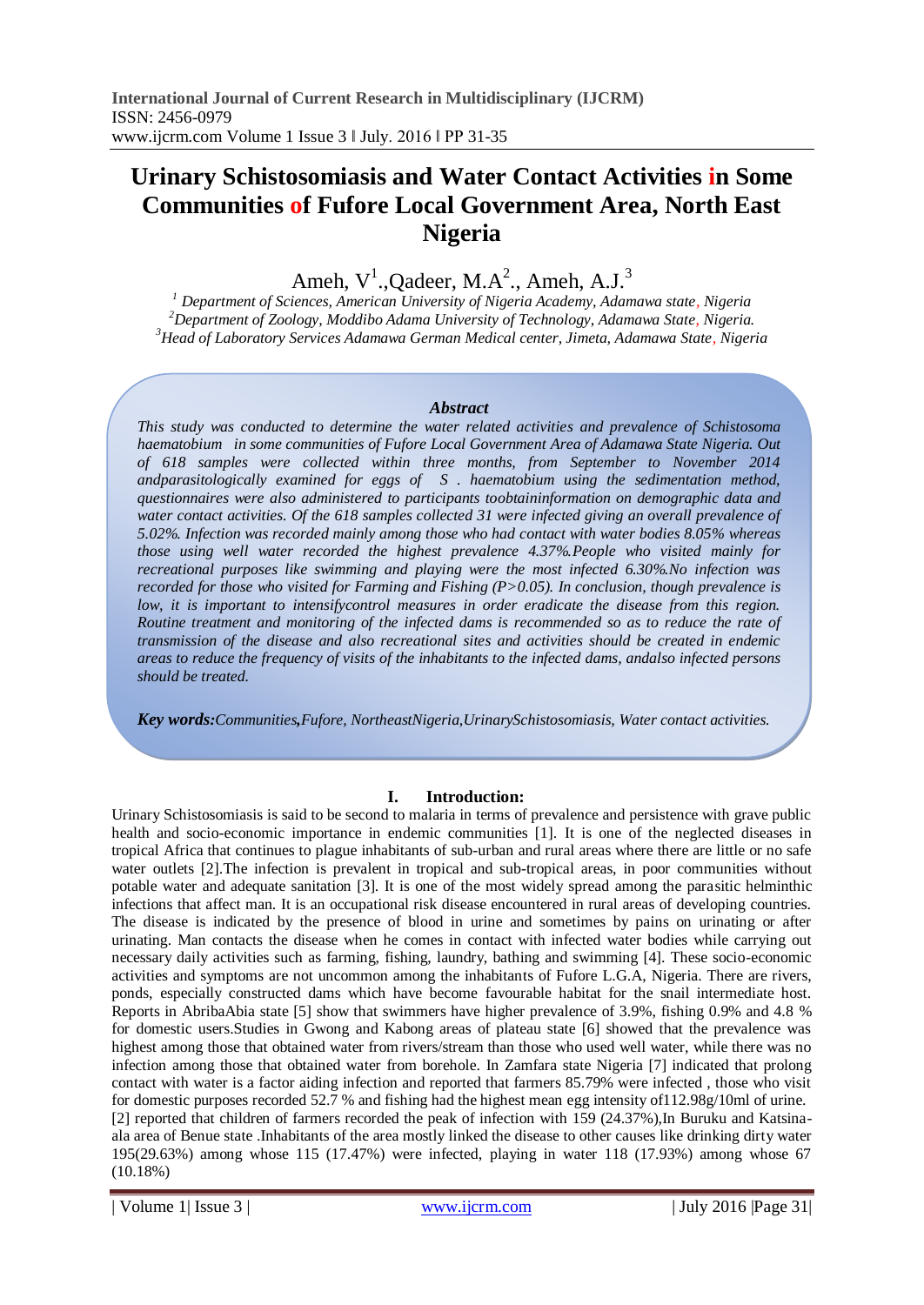were infected, eating unripe fruits 72 (10.98%) among whose 30 (4.00%) were infected. Subjects' knowledge about the role that fresh water snails play in transmission was low 38 (5.77%). 116 (25.22%) were recorded not having any idea of the cause of the disease and 70 (9.33%) were found infected[2]. Activities like swimming, bathing/playing in water, washing and collection of edible snails from stream, ponds or river significantly correlated with the prevalence of infection  $(P < 0.01)$  and could be identified as risk factors in the area [2]. The Scarcity of epidemiological data on *Schistosoma haematobium* infection in Fufore LGA can adversely affect adequate patient evaluation, management and control programmes. This study was therefore undertaken in order to determine the level of infection and water related factors associated with the disease among the inhabitants. This information can be used to plan strategies for control programme for the area.

# **II. Area and population of study**

The area of this study is Fufore local Government Area of Adamawa State; Fufore is located in Adamawa State, it has a land area of  $4972Km^2$  and a population of 209,460 and a density of 42.1 inch. It is 26km away from yola and lies between latitude 9° 13'N and longitude 12° 39'E of Green wichmeridian[8]. The area experiences distinct dry and wet season with temperature and humidity varying with season, average annual rainfall of 750- 100mm between April to October is experienced and dry season period between November to march characterized by dry, dusty and hazy north east trade wind. Temperatures are relatively high through the year about 30 -40 °c [8]. The site of this study include: Parda, Dasin Bata and Dasinhausa, Wuro biriji, Beli chutti and Giere all in Fufore local government. Area of Adamawa State. The river Benue passed through parts of Fufore local government area and various man-made dams are found scattered in the location especially along the yola- Fufore – Gurin road which were mainly constructed during road construction.The population of the study was drawn from people working and living in these areas. Involvement was purely voluntary and the people were enlightened through health education on the need of the study and useful benefits of it. Those whose formal consent could not be easily obtained were exempted from the study. The control group consists of people from Beli-chuiti whose location has no link with any water body whether stream or dam and only use bore hole dug by government as their source of water.

# **III. Consent seeking**

Clearance was gotten from the Executive Secretary of State Primary Health Agency and the Secretary of the Fufore local Government Primary Health Agency. The consent of the Ward Heads (Mai Jimilas) of the location in which the research was carried out was sought also the consent of the participants was obtained before questionnaires and sample bottles were distributed to each of them. The aim of the study was explained in details to the participants, mode and source of transmission, effect and control measures of the disease.

# **IV. Questionnaire administration**

Questionnaire consisting of relevant questions related to schistosomiasis infection was issued to the participants to obtain information on their water contact activities. The questionnaire was translated to Hausa language which is common and generally understood by people in the location. Participants were properly guided on how to fill the form.

# **V. Collection and processing of samples**

Pre-labeled screw capped plastic container was given to each participant to collect urine samples each labeled according to the number on the questionnaire. Samples were appropriately labeled and transported in a cooler to the Adamawa German Medical Centre laboratory for Confirmatory analysis. Instruction was given to the participants to include terminal urine which should be collected between 10.00hrs and 2.00pm to suit the diurnal rhythm corresponding to the peak output of *schistosoma* egg [9].Laboratory analysis was done using the Sedimentation method [9], and examined for the ova of the parasite using the simple centrifugation technique. 10ml urine samples were collected from each shaken specimen bottle and spun for 10min at 1000rpm. The supernatant was gently decanted and using a clean pasture pipette, a drop of the sediments was placed on a clean grease free microscope slide covered with coverslip and examined using the  $\times 10$  and  $\times 40$  objective lenses respectively of the S. haematobium ova.

# **VI. Data analysis**

SPSS version 17 was used to carry out the Chi square test for the parameters, where P<0.05 was considered significant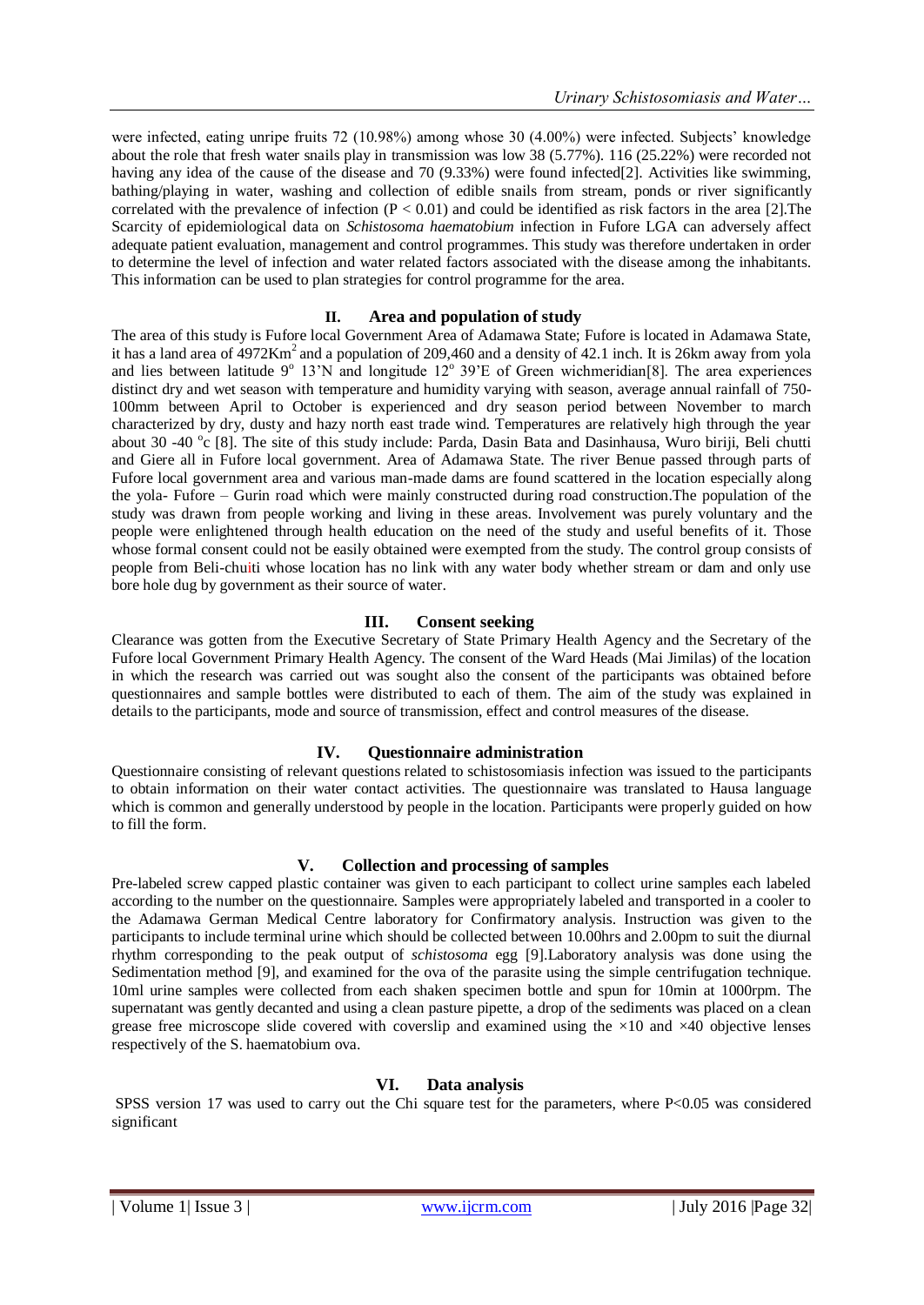# **VII. Results**

A total of Six hundred and eighteen (618) urine samples were collected, of which 31 (5.02%) showed evidence of Schistosoma haematobium infection. Eggs of parasite were not detected in any sample from Dasin Hausa and Beli chuiti (Beli chuiti was the control population).From the table below, the highest prevalence was recorded in Wuro biriji with 44.83% .For the Overall prevalence, Parda and Giere had 0.32 percent respectively with only two cases recorded for each, Dasinbwatiye had 0.16%, the highest infection was recorded in Wuro biriji with about 4.21%. Statistically, there was a significant difference between prevalence and the location with  $P < 0.05$ .

A total of 384 respondents visited stream, river or dam and 31 of them were infected giving a prevalence of 8.05%. Statistical analysis shows significant difference and an association between the visit to water bodies and infections (P< 0.05). The highest prevalence of 3.04 % was recorded amongst those who visited at least once a week and the lowest amongst those that visited at least once a month. Statistically, there is a significant difference with  $(P < 0.05)$ . Also highest prevalence was recorded from those who use water for recreational purpose with prevalence of 6.30% and the least with the farmers and fishermen. Statistically there is a relationship between the water contact activity and the prevalence of S. haematobium infection in Fufore LGA. Those who used well water had the highest infection rate followed by those using bore hole, there was no infection from those using tap water, statistically there was an association with respect to infection ( P<0.05).

#### **Table 1: Prevalence of** *S. haematobium***infection based on the various locations in the study area.**

| Location                       | Number sample | Number infected | Prevalence per site $(\% )$ | <b>Overall</b><br>prevalence |
|--------------------------------|---------------|-----------------|-----------------------------|------------------------------|
|                                |               |                 |                             | $(\%)$                       |
| Dasin Hausa                    | 201           | O               | 0.00                        | 0.00                         |
| DasinBwatye                    | 108           |                 | 0.93                        | 0.16                         |
| Parda                          | 186           | ◠               | 0.32                        | 0.32                         |
| Wuro biriji                    | 58            | 26              | 44.83                       | 4.21                         |
| Giere                          | 26            |                 | 7.69                        | 0.32                         |
| Beli chuiti                    | 39            | 00              | 0.00                        | 0.00                         |
| <b>Total</b><br>$\overline{ }$ | 618           | 31              | 5.02                        | 5.02                         |

 $\times^2$ =17.752 df=5 p<0.05

#### **Table 2: Prevalence of** *S.haematobium***based on the Tribes**

| <b>Tribe</b> | Number sampled | Number infected | Prevalence |
|--------------|----------------|-----------------|------------|
| Hausa        | 186            | 00(0.00)        | 0.00       |
| Bwatiye      | 109            | 1(0.92)         | 0.16       |
| Fulani       | 305            | 30(9.84)        | 4.86       |
| Others       | 18             | 00(0.00)        | 00         |

Tribe  $\times^2$  =29.488, df = 4, p< 0.05

### **Table 3: Prevalence of S. haematobium based on stream visitation, Water bodies' frequency, water contact activities and source of water of participants in Fufore Local Government Area.**

| <b>Parameter</b>                    | <b>Number of Respondents</b> | Number infected | <b>Overall Prevalence (%)</b> |  |
|-------------------------------------|------------------------------|-----------------|-------------------------------|--|
| <b>Stream Visitation</b>            |                              |                 |                               |  |
| Visit Water bodies                  | 385                          | 31(8.05)        | 5.02                          |  |
| <b>Visit</b><br>Water<br>Do.<br>not | 233                          | 0(0.00)         | 0.00                          |  |
| bodies                              |                              |                 |                               |  |
| <b>Total</b>                        | 618                          | 31              | 5.02                          |  |
| Water<br><b>Contact</b>             |                              |                 |                               |  |
| <b>Activities</b>                   |                              |                 |                               |  |
| Recreation                          | 151                          | 23              | 6.30                          |  |
| Farming                             | 83                           | 00              | 0.00                          |  |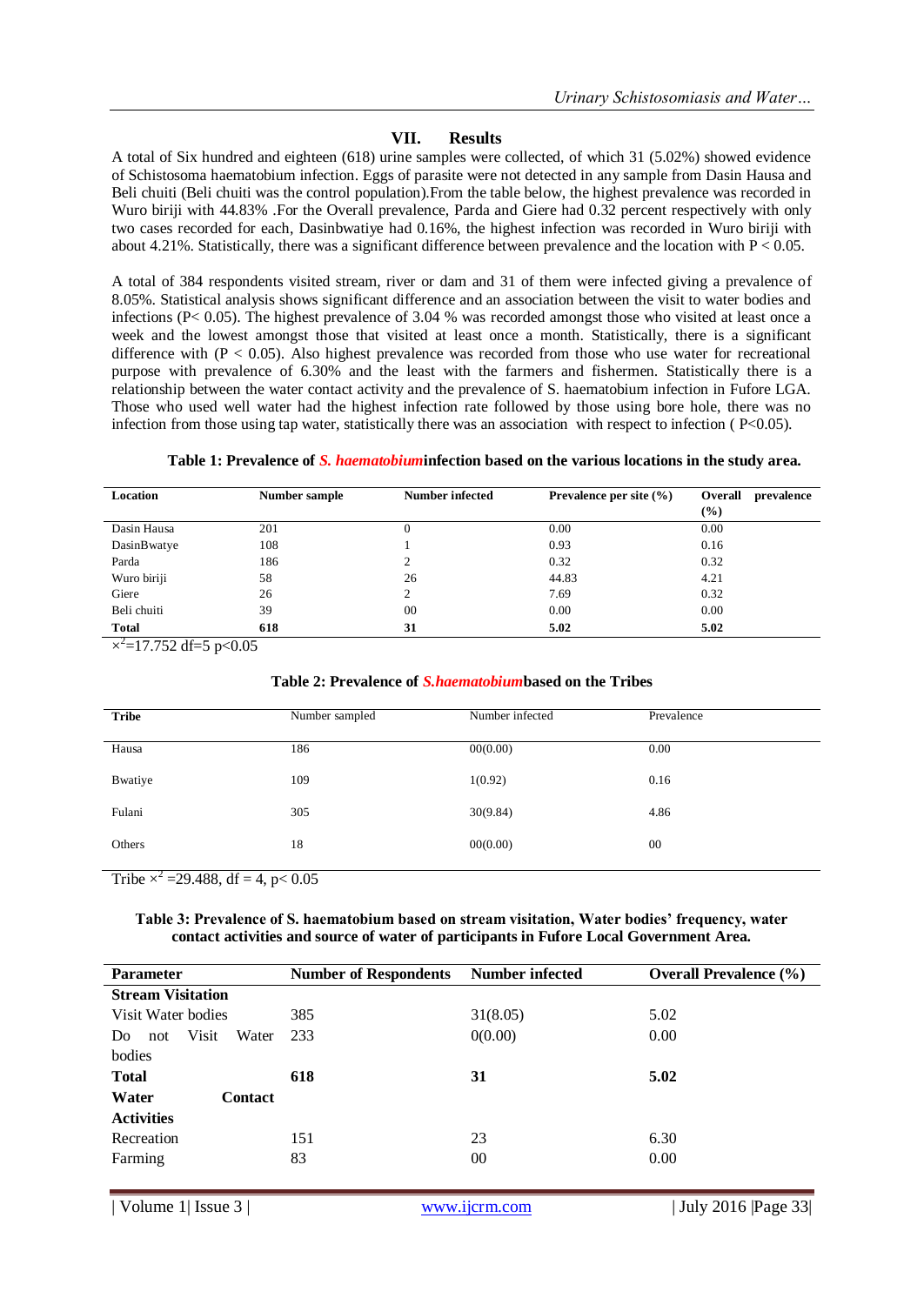| Fishing                                  | 46  | $00\,$         | 0.00 |  |  |  |
|------------------------------------------|-----|----------------|------|--|--|--|
| Domestic                                 | 85  | 8              | 2.19 |  |  |  |
| <b>Total</b>                             | 365 | 31             | 8.49 |  |  |  |
| Frequency of visit to Water bodies       |     |                |      |  |  |  |
| Every day                                | 134 | 7              | 1.77 |  |  |  |
| Once in two days                         | 62  | 8              | 2.03 |  |  |  |
| Once a week                              | 72  | 12             | 3.04 |  |  |  |
| Once a month                             | 91  | $\overline{4}$ | 1.01 |  |  |  |
| <b>Total</b>                             | 395 | 31             | 7.85 |  |  |  |
| <b>Source of Drinking /Bathing water</b> |     |                |      |  |  |  |
| Well water                               | 170 | 27             | 4.37 |  |  |  |
| Borehole                                 | 326 | 3              | 0.48 |  |  |  |
| River                                    | 109 | 1              | 0.16 |  |  |  |
| <b>Total</b>                             | 605 | 31             | 5.12 |  |  |  |

Visit to water bodies  $\times^2$  = 17.752 df = 1, p<0.05

Frequency of visit  $\times^2$  = 31.556, df = 4, p < 0.05

Water contact Activities  $x^2 = 45.616$ , df = 4, p<0.05

Domestic refers to those who visit the water bodies for house hold chores like fetching water, laundry, plate washing etc.

### **VIII. Discussion**

The study revealed a statistically significant higher prevalence  $(P<0.05)$  in some location than in others, with Dasin Hausa and Beli chuiti (control) recording no infection (0.00%). Dasinhausa has a water body " the river benue" flowing besides it but recorded no infection, this could be associated to the presence of other source of water in the community like bore hole and well which will reduce the water contact activities of the community, also the community is semi urban with the presence of a well-equipped cottage hospital compared to the others; which could serve as a channel to educate the people as health education is an effective means of improving knowledge about urinary Schistosomiasis[10]. Only a single infection was recorded in Dasinbwatiye (0.16%) this low incidence could be associated to the availability of rain water during the rainy season as most people attested to the reduction in the visitation of the Benue River due to the rain fall. Parda and Giere did not have any river or stream but recorded two  $(0.32%)$  infections each, this might be due to the contamination of man-made dams used previously for road constructions which are now reservoirs for the parasite, most young Children visit the dams to play and swim. The higher rate of infection in Wuro biriji, 26 out of the 31 infected persons (4.21%) might be due to the contact activities of the people with the stream and dams scattered around them they have a stream which dries up during the dry season and three dams that contain water and used for bathing swimming and washing of sheep.

The Fulani's had the highest prevalence and the research showed a significant difference between the tribes. The Hausas" recorded no infection this may be closely related to their location because they are mainly located in Dasinhausa, which do not have any man made dam but only the river Benue which is a fast flowing river and may not support the breeding of the parasite, which agrees with report that fast flowing water do not support the development of the S. haematobium parasite [11]. Also Dasinhausa has a good supply of portable water from bore holes scattered around the community which would reduce the water contact activities of the people to mainly fishing and the Hausa"s are not known for fishing activities. The higher prevalence amongst the Fulani may be attributed to their constant visit to water bodies to wash, bath sheep, and give drinks to their livestock. For the Bwatiye"s, they are mainly fishermen and farmers and live in a terrain where there is no portable water, though they dig small ponds on land close to streams for their home needs, those ditches could eventually become breeding sites for the snail intermediate host and increase their chances of infection with the parasites. The low infection could be as a result of the reduce visit to the river side due to the rains as most of them attested to the fact that during the rainy seasons , they store water from the rains to use for domestic activities like cooking, bathing etc.

This report showed a strong relationship between infection of S. haematobium and contact with water bodies as seen, all infection recorded where with those that had contact with water which is in line with [3] The level of contact is also important in the rate of infection as shown those who visit only once in a month recorded only 4